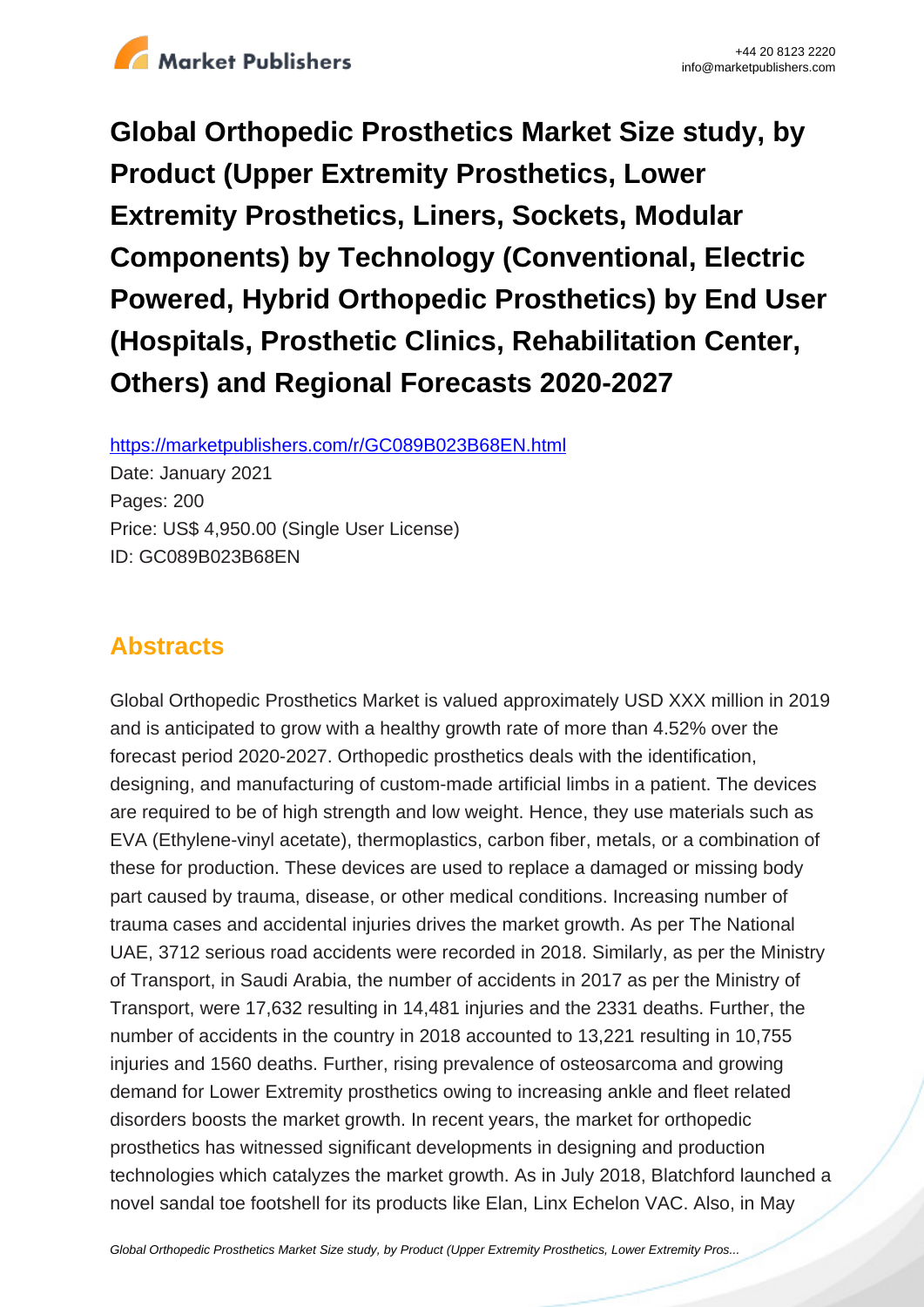

2018, OT world introduced Ossur Form Fit Pro Line of the 3D knitted supports to gain market. However, high costs impedes the growth of the market over the forecast period of 2020-2027. Although, development of new technologies presents a lucrative opportunity for the market.

The regional analysis of global Orthopedic Prosthetics market is considered for the key regions such as Asia Pacific, North America, Europe, Latin America and Rest of the World. North America is the leading/significant region across the world in terms of market share owing to the early adoption of technology and well established infrastructure. Whereas, Asia-Pacific is also anticipated to exhibit highest growth rate / CAGR over the forecast period 2020-2027. Factors such as rapidly increasing prevalence of Orthopedic problems would create lucrative growth prospects for the Orthopedic Prosthetics market across Asia-Pacific region.

### **Major market player included in this report are:**

**Ossur** 

Johnson & Johnson

B. Braun Melsungen AG

Smith & Nephew plc

Zimmer Holdings Inc.

Hanger Inc

Fillauer LLC

Blatchford Ltd.

The Ohio Willow Wood Co.

Otto Bock Healthcare GmBH

The objective of the study is to define market sizes of different segments & countries in recent years and to forecast the values to the coming eight years. The report is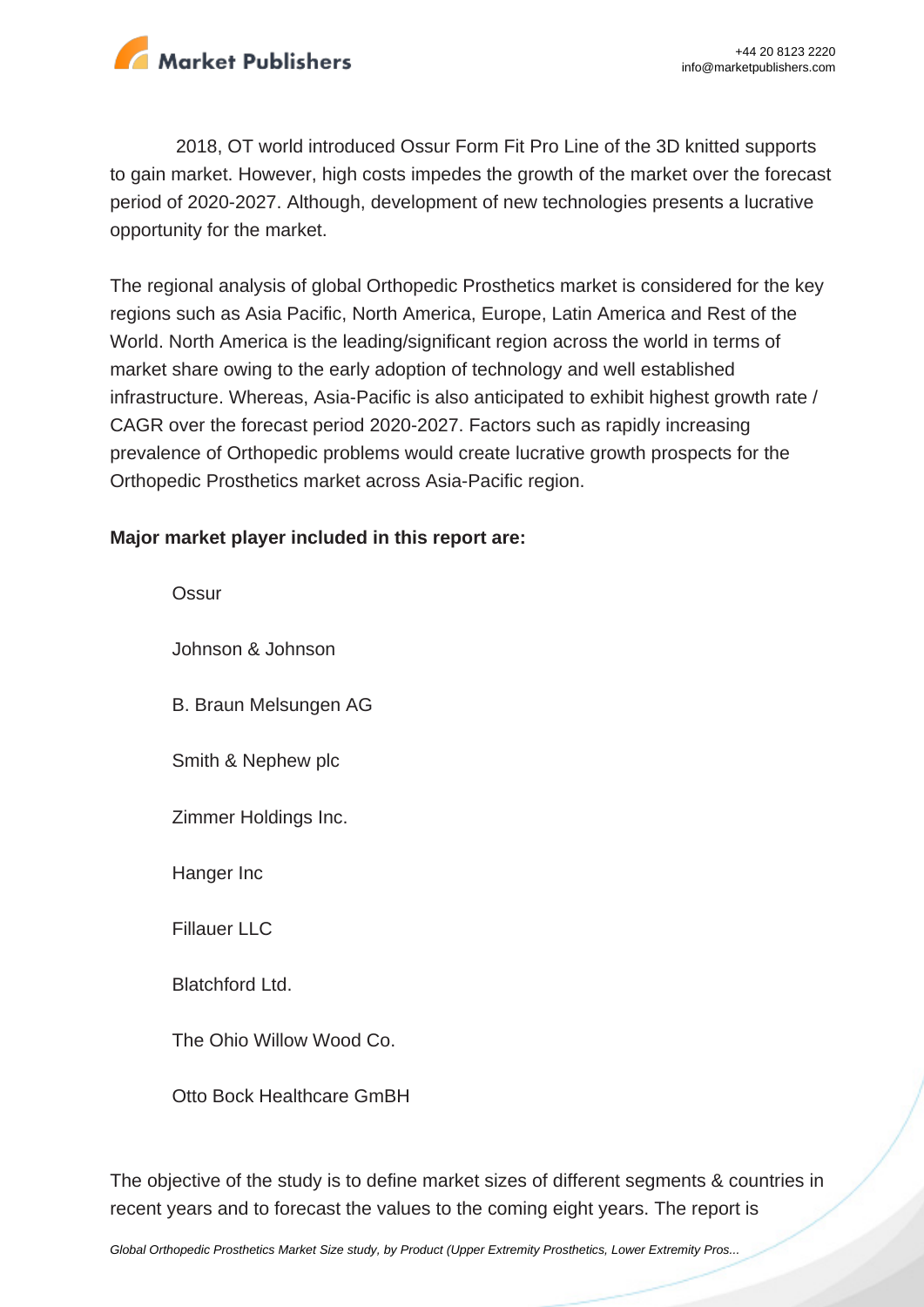

designed to incorporate both qualitative and quantitative aspects of the industry within each of the regions and countries involved in the study. Furthermore, the report also caters the detailed information about the crucial aspects such as driving factors & challenges which will define the future growth of the market. Additionally, the report shall also incorporate available opportunities in micro markets for stakeholders to invest along with the detailed analysis of competitive landscape and product offerings of key players. The detailed segments and sub-segment of the market are explained below:

## **By Product:**

Upper Extremity Prosthetics

Lower Extremity Prosthetics

Liners

**Sockets** 

Modular Components

### **By Technology:**

**Conventional** 

Electric Powered

Hybrid Orthopedic Prosthetics

By End User:

**Hospitals** 

Prosthetic Clinics

Rehabilitation Center

**Others**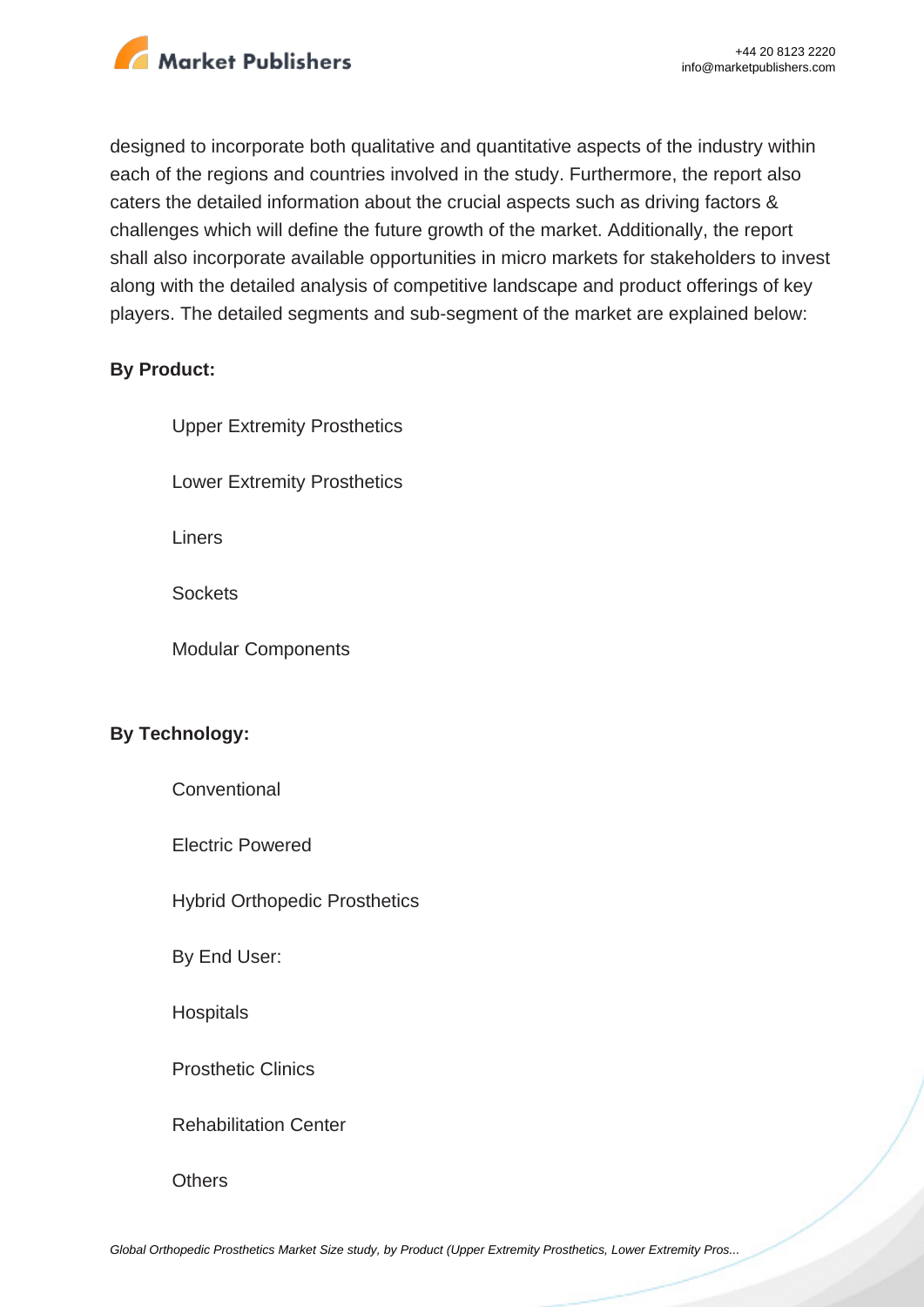

## **By Region:**

North America

U.S.

Canada

## Europe

UK

**Germany** 

France

Spain

Italy

ROE

#### Asia Pacific

China

India

Japan

Australia

South Korea

RoAPAC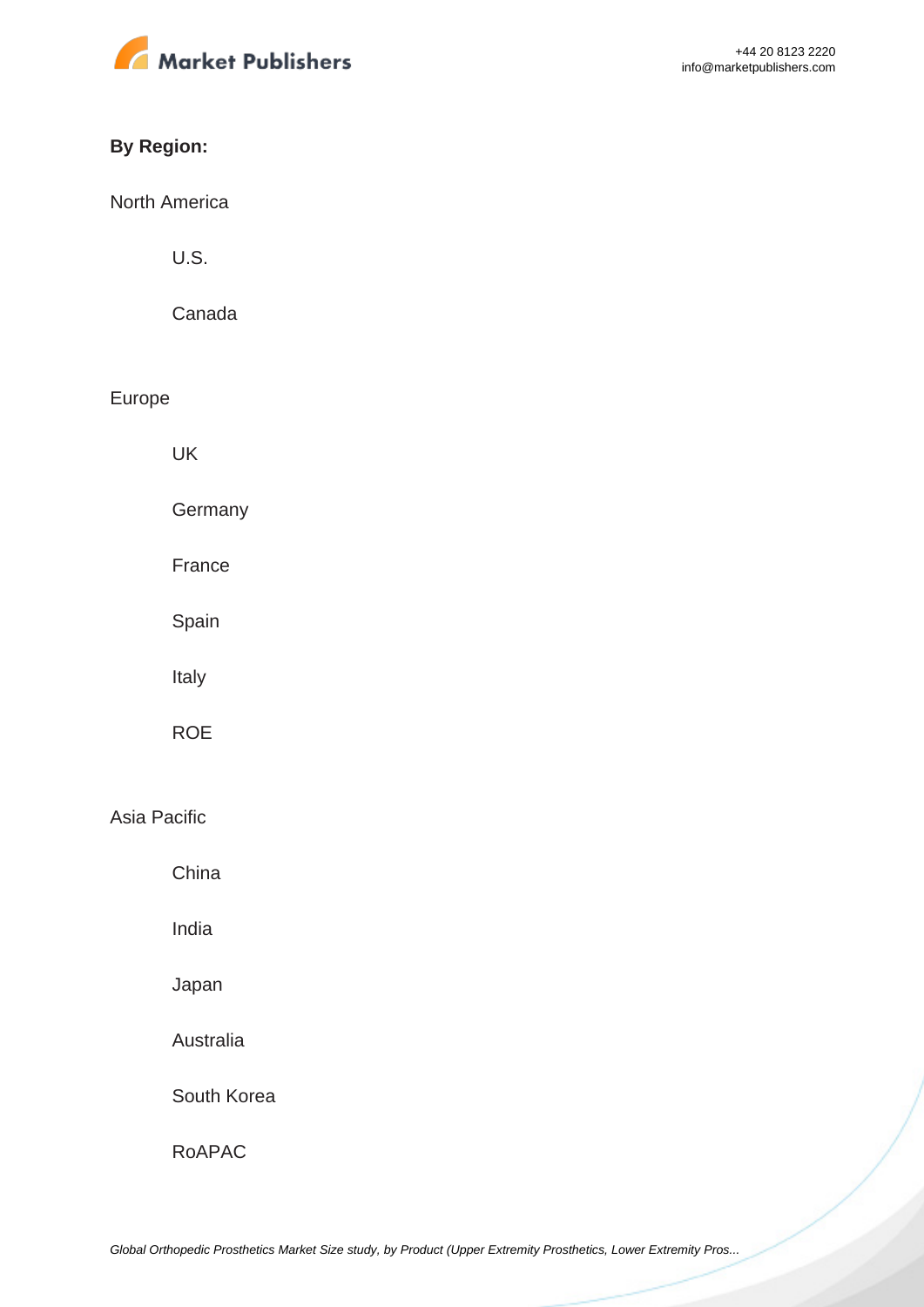

Latin America

Brazil

Mexico

Rest of the World

Furthermore, years considered for the study are as follows:

Historical year – 2017, 2018 Base year – 2019 Forecast period – 2020 to 2027

## **Target Audience of the Global Orthopedic Prosthetics Market in Market Study:**

Key Consulting Companies & Advisors

Large, medium-sized, and small enterprises

Venture capitalists

Value-Added Resellers (VARs)

Third-party knowledge providers

Investment bankers

Investors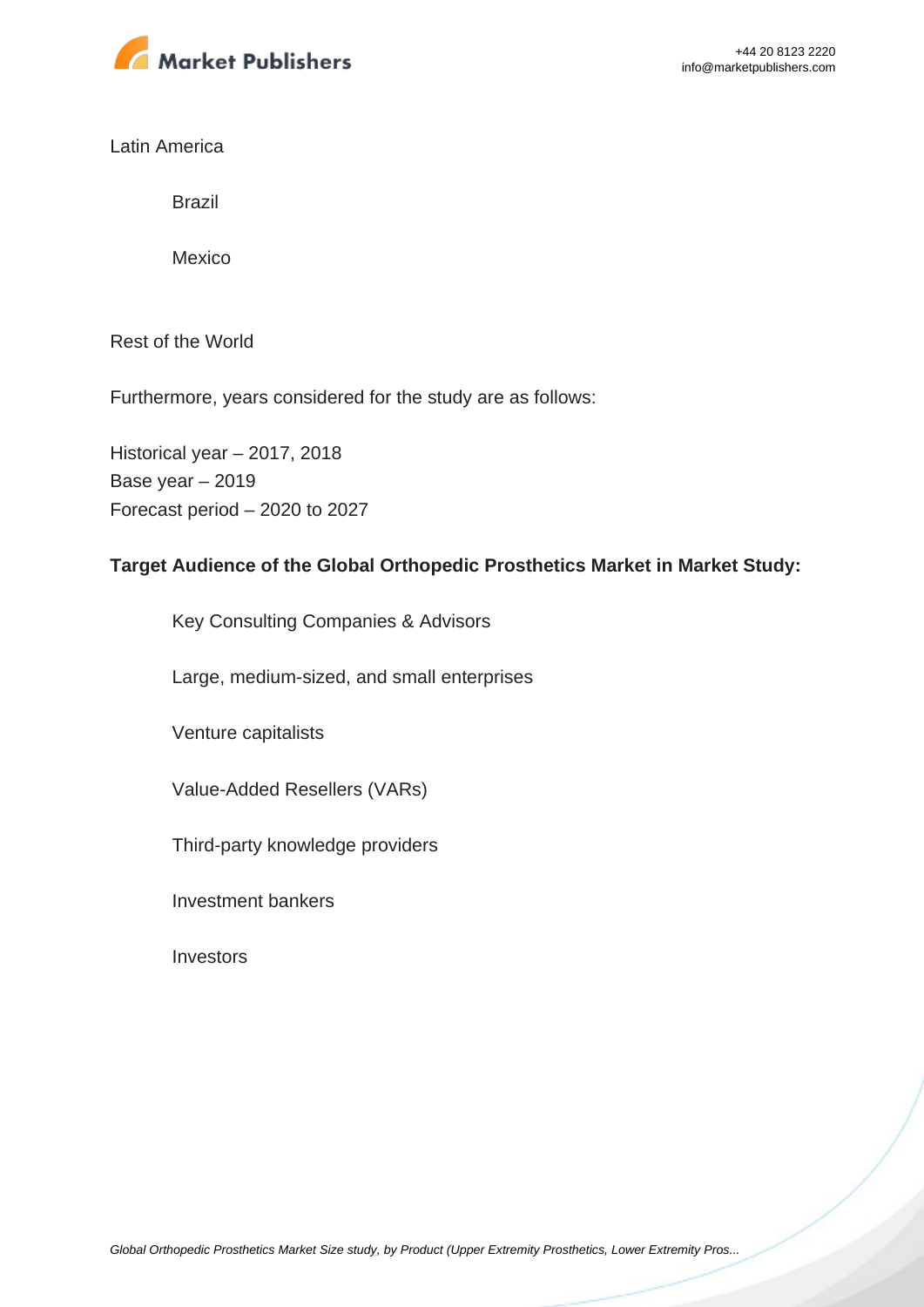

# **Contents**

#### **CHAPTER 1. EXECUTIVE SUMMARY**

- 1.1. Market Snapshot
- 1.2. Global & Segmental Market Estimates & Forecasts, 2018-2027 (USD Million)
- 1.2.1. Orthopaedic Prosthetics Market, by Region, 2018-2027 (USD Million)
- 1.2.2. Orthopaedic Prosthetics Market, by Product, 2018-2027 (USD Million)
- 1.2.3. Orthopaedic Prosthetics Market, by Technology, 2018-2027 (USD Million)
- 1.2.4. Orthopaedic Prosthetics Market, by End User, 2018-2027 (USD Million)
- 1.3. Key Trends
- 1.4. Estimation Methodology
- 1.5. Research Assumption

# **CHAPTER 2. GLOBAL ORTHOPAEDIC PROSTHETICS MARKET DEFINITION AND SCOPE**

- 2.1. Objective of the Study
- 2.2. Market Definition & Scope
- 2.2.1. Scope of the Study
- 2.2.2. Industry Evolution
- 2.3. Years Considered for the Study
- 2.4. Currency Conversion Rates

### **CHAPTER 3. GLOBAL ORTHOPAEDIC PROSTHETICS MARKET DYNAMICS**

- 3.1. Orthopaedic Prosthetics Market Impact Analysis (2018-2027)
	- 3.1.1. Market Drivers
	- 3.1.2. Market Challenges
	- 3.1.3. Market Opportunities

# **CHAPTER 4. GLOBAL ORTHOPAEDIC PROSTHETICS MARKET INDUSTRY ANALYSIS**

- 4.1. Porter's 5 Force Model
	- 4.1.1. Bargaining Power of Suppliers
	- 4.1.2. Bargaining Power of Buyers
	- 4.1.3. Threat of New Entrants
	- 4.1.4. Threat of Substitutes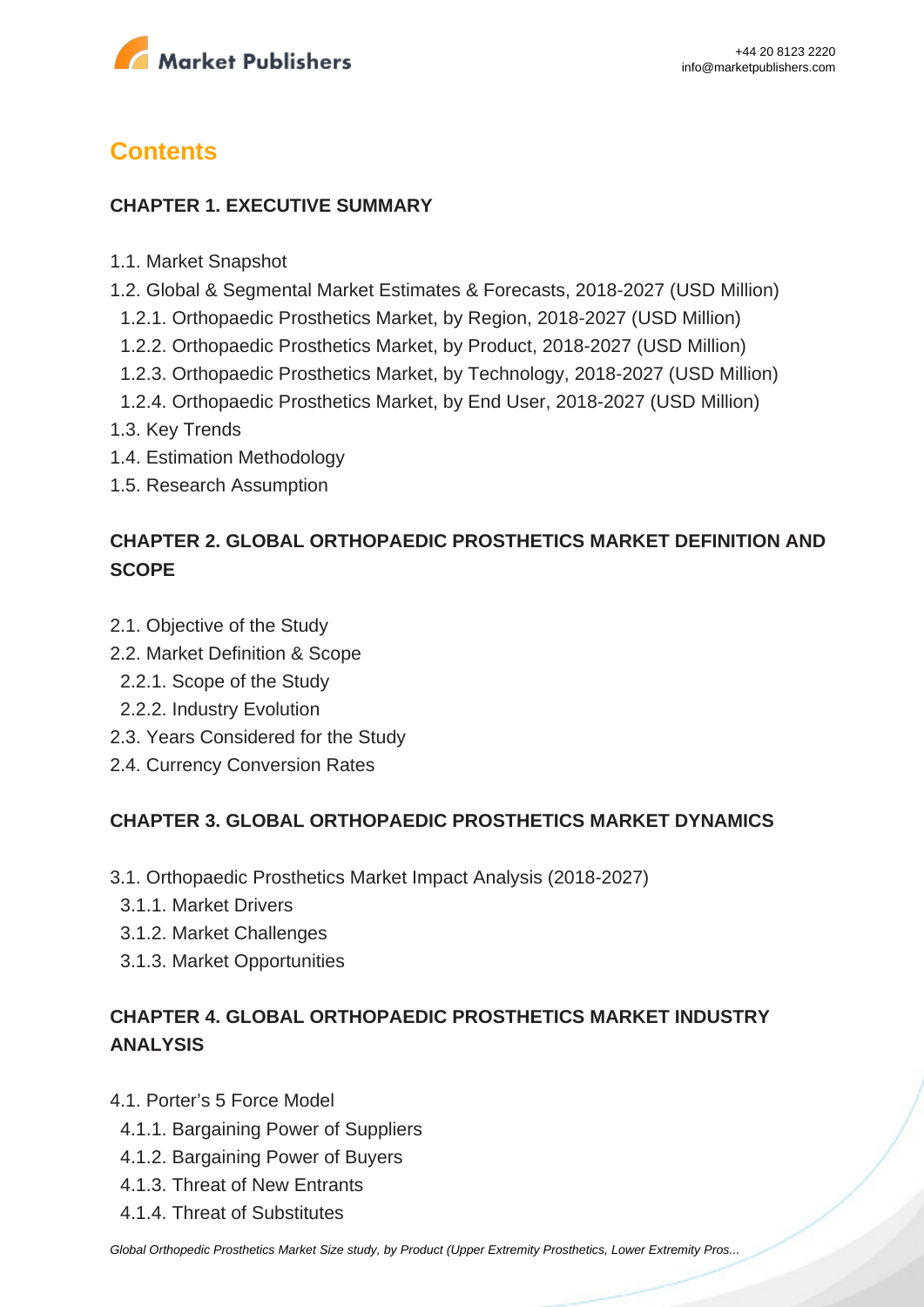

- 4.1.5. Competitive Rivalry
- 4.1.6. Futuristic Approach to Porter's 5 Force Model (2017-2027)
- 4.2. PEST Analysis
	- 4.2.1. Political
	- 4.2.2. Economical
	- 4.2.3. Social
	- 4.2.4. Technological
- 4.3. Investment Adoption Model
- 4.4. Analyst Recommendation & Conclusion

# **CHAPTER 5. GLOBAL ORTHOPAEDIC PROSTHETICS MARKET, BY PRODUCT**

5.1. Market Snapshot

5.2. Global Orthopaedic Prosthetics Market by Product, Performance - Potential Analysis

- 5.3. Global Orthopaedic Prosthetics Market Estimates & Forecasts by Product 2017-2027 (USD Million)
- 5.4. Orthopaedic Prosthetics Market, Sub Segment Analysis
- 5.4.1. Upper Extremity Prosthetics
- 5.4.2. Lower Extremity Prosthetics
- 5.4.3. Liners
- 5.4.4. Sockets
- 5.4.5. Modular Components

# **CHAPTER 6. GLOBAL ORTHOPAEDIC PROSTHETICS MARKET, BY TECHNOLOGY**

6.1. Market Snapshot

6.2. Global Orthopaedic Prosthetics Market by Technology, Performance - Potential Analysis

6.3. Global Orthopaedic Prosthetics Market Estimates & Forecasts by Technology 2017-2027 (USD Million)

- 6.4. Orthopaedic Prosthetics Market, Sub Segment Analysis
	- 6.4.1. Conventional
	- 6.4.2. Electric Powered
	- 6.4.3. Hybrid Orthopedic Prosthetics

# **CHAPTER 7. GLOBAL ORTHOPAEDIC PROSTHETICS MARKET, BY END USER**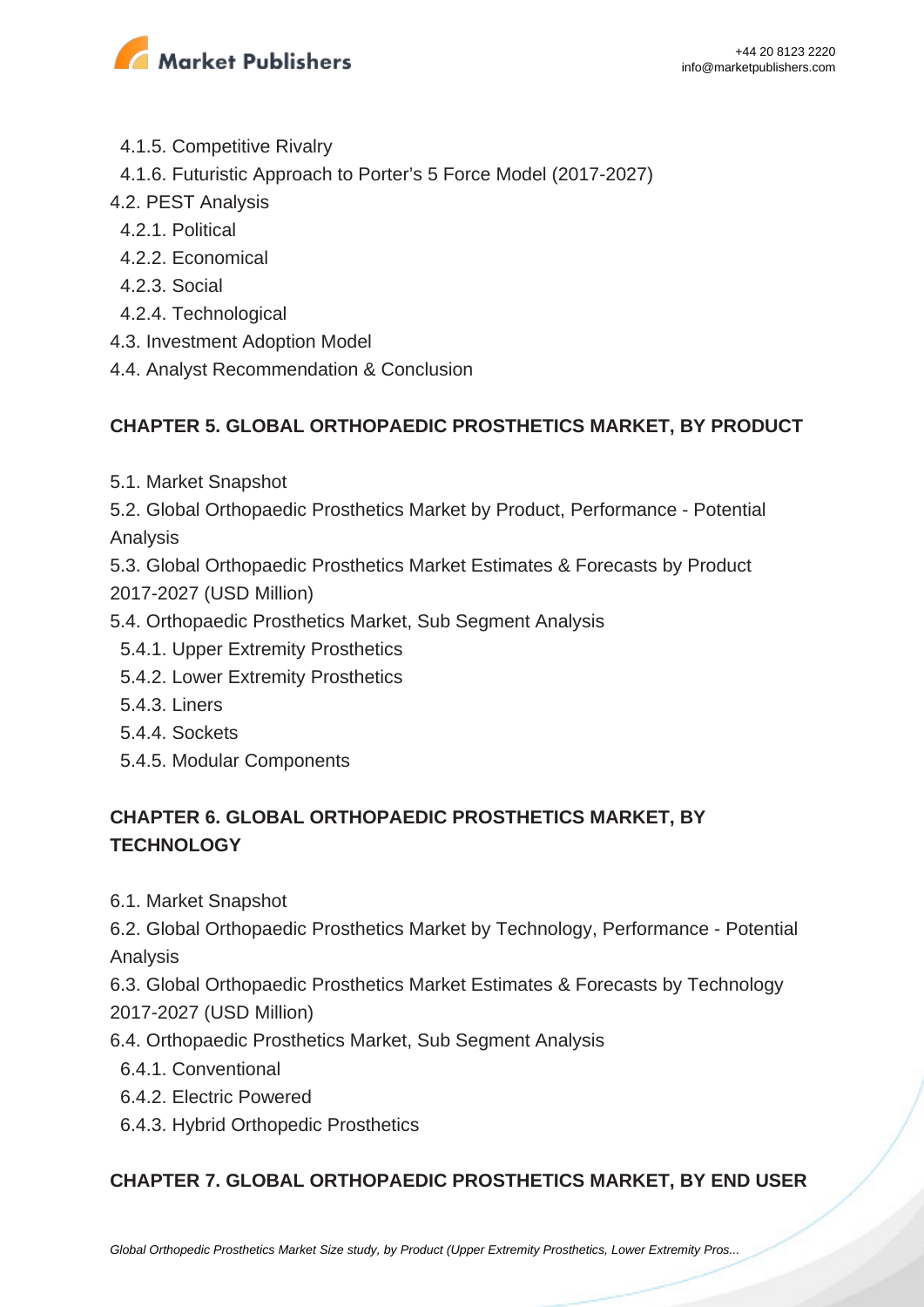

7.1. Market Snapshot

7.2. Global Orthopaedic Prosthetics Market by End User, Performance - Potential Analysis

7.3. Global Orthopaedic Prosthetics Market Estimates & Forecasts by End User 2017-2027 (USD Million)

7.4. Orthopaedic Prosthetics Market, Sub Segment Analysis

- 7.4.1. Hospitals
- 7.4.2. Prosthetic Clinics
- 7.4.3. Rehabilitation Center
- 7.4.4. Others

# **CHAPTER 8. GLOBAL ORTHOPAEDIC PROSTHETICS MARKET, REGIONAL ANALYSIS**

- 8.1. Orthopaedic Prosthetics Market, Regional Market Snapshot
- 8.2. North America Orthopaedic Prosthetics Market
	- 8.2.1. U.S. Orthopaedic Prosthetics Market
		- 8.2.1.1. Product breakdown estimates & forecasts, 2017-2027
		- 8.2.1.2. Technology breakdown estimates & forecasts, 2017-2027
	- 8.2.1.3. End User breakdown estimates & forecasts, 2017-2027
- 8.2.2. Canada Orthopaedic Prosthetics Market
- 8.3. Europe Orthopaedic Prosthetics Market Snapshot
	- 8.3.1. U.K. Orthopaedic Prosthetics Market
	- 8.3.2. Germany Orthopaedic Prosthetics Market
	- 8.3.3. France Orthopaedic Prosthetics Market
	- 8.3.4. Spain Orthopaedic Prosthetics Market
	- 8.3.5. Italy Orthopaedic Prosthetics Market
- 8.3.6. Rest of Europe Orthopaedic Prosthetics Market
- 8.4. Asia-Pacific Orthopaedic Prosthetics Market Snapshot
	- 8.4.1. China Orthopaedic Prosthetics Market
	- 8.4.2. India Orthopaedic Prosthetics Market
	- 8.4.3. Japan Orthopaedic Prosthetics Market
	- 8.4.4. Australia Orthopaedic Prosthetics Market
	- 8.4.5. South Korea Orthopaedic Prosthetics Market
	- 8.4.6. Rest of Asia Pacific Orthopaedic Prosthetics Market
- 8.5. Latin America Orthopaedic Prosthetics Market Snapshot
	- 8.5.1. Brazil Orthopaedic Prosthetics Market
	- 8.5.2. Mexico Orthopaedic Prosthetics Market
- 8.6. Rest of The World Orthopaedic Prosthetics Market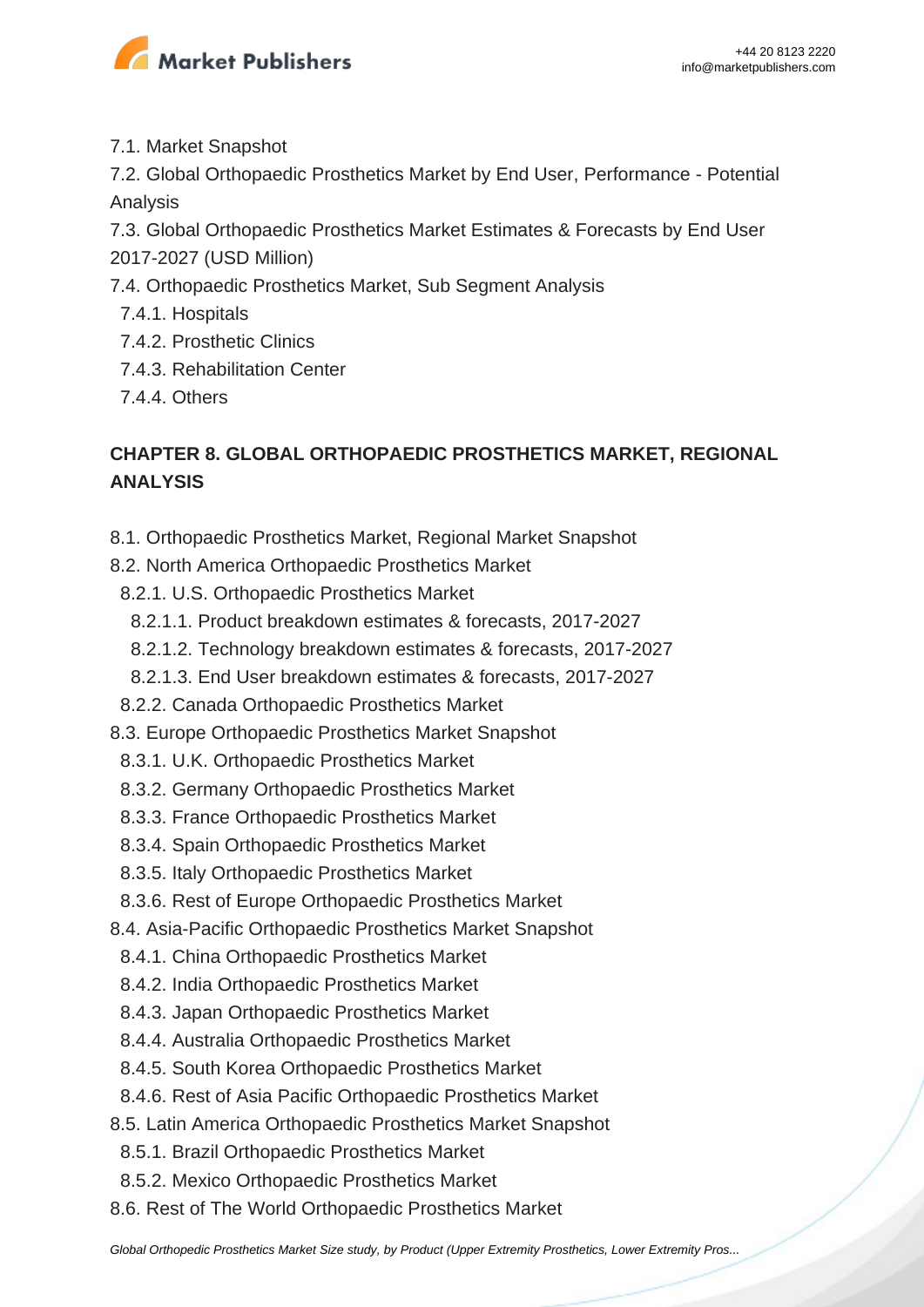

### **CHAPTER 9. COMPETITIVE INTELLIGENCE**

- 9.1. Top Market Strategies
- 9.2. Company Profiles
	- 9.2.1. Ossur
	- 9.2.1.1. Key Information
	- 9.2.1.2. Overview
	- 9.2.1.3. Financial (Subject to Data Availability)
	- 9.2.1.4. Product Summary
	- 9.2.1.5. Recent Developments
	- 9.2.2. Johnson & Johnson
	- 9.2.3. B. Braun Melsungen AG
	- 9.2.4. Smith & Nephew plc
	- 9.2.5. Zimmer Holdings Inc.
	- 9.2.6. Hanger Inc
	- 9.2.7. Fillauer LLC
	- 9.2.8. Blatchford Ltd.
	- 9.2.9. The Ohio Willow Wood Co.
	- 9.2.10. Otto Bock Healthcare GmBH

#### **CHAPTER 10. RESEARCH PROCESS**

- 10.1. Research Process
	- 10.1.1. Data Mining
	- 10.1.2. Analysis
	- 10.1.3. Market Estimation
	- 10.1.4. Validation
- 10.1.5. Publishing
- 10.2. Research Attributes
- 10.3. Research Assumption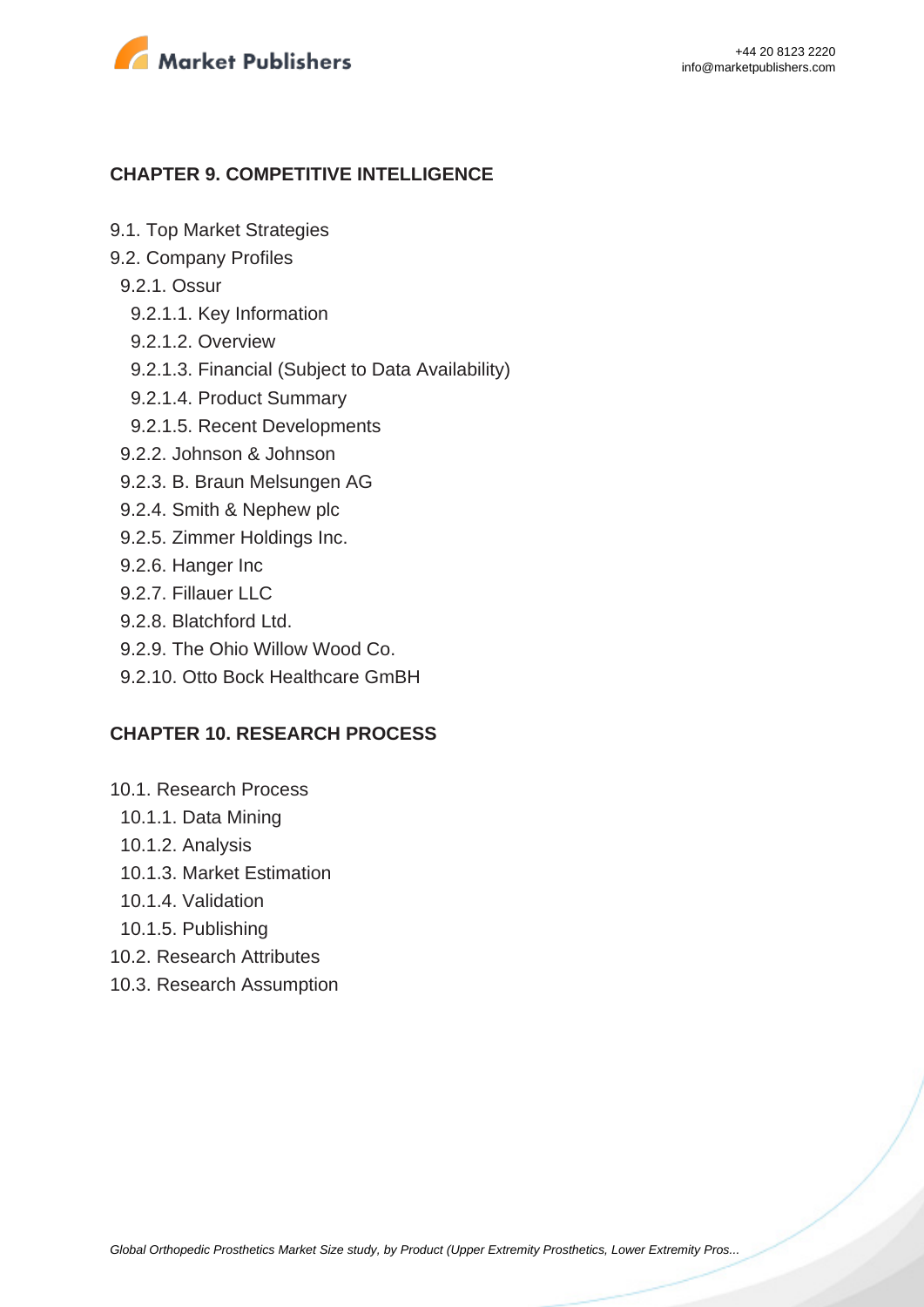

# **List Of Tables**

## **LIST OF TABLES**

TABLE 1. Global Orthopaedic Prosthetics market, report scope TABLE 2. Global Orthopaedic Prosthetics market estimates & forecasts by Region 2017-2027 (USD Million) TABLE 3. Global Orthopaedic Prosthetics market estimates & forecasts by Product 2017-2027 (USD Million) TABLE 4. Global Orthopaedic Prosthetics market estimates & forecasts by Technology 2017-2027 (USD Million) TABLE 5. Global Orthopaedic Prosthetics market estimates & forecasts by End User 2017-2027 (USD Million) TABLE 6. Global Orthopaedic Prosthetics market by segment, estimates & forecasts, 2017-2027 (USD Million) TABLE 7. Global Orthopaedic Prosthetics market by region, estimates & forecasts, 2017-2027 (USD Million) TABLE 8. Global Orthopaedic Prosthetics market by segment, estimates & forecasts, 2017-2027 (USD Million) TABLE 9. Global Orthopaedic Prosthetics market by region, estimates & forecasts, 2017-2027 (USD Million) TABLE 10. Global Orthopaedic Prosthetics market by segment, estimates & forecasts, 2017-2027 (USD Million) TABLE 11. Global Orthopaedic Prosthetics market by region, estimates & forecasts, 2017-2027 (USD Million) TABLE 12. Global Orthopaedic Prosthetics market by segment, estimates & forecasts, 2017-2027 (USD Million) TABLE 13. Global Orthopaedic Prosthetics market by region, estimates & forecasts, 2017-2027 (USD Million) TABLE 14. Global Orthopaedic Prosthetics market by segment, estimates & forecasts, 2017-2027 (USD Million) TABLE 15. Global Orthopaedic Prosthetics market by region, estimates & forecasts, 2017-2027 (USD Million) TABLE 16. U.S. Orthopaedic Prosthetics market estimates & forecasts, 2017-2027 (USD Million) TABLE 17. U.S. Orthopaedic Prosthetics market estimates & forecasts by segment 2017-2027 (USD Million) TABLE 18. U.S. Orthopaedic Prosthetics market estimates & forecasts by segment 2017-2027 (USD Million)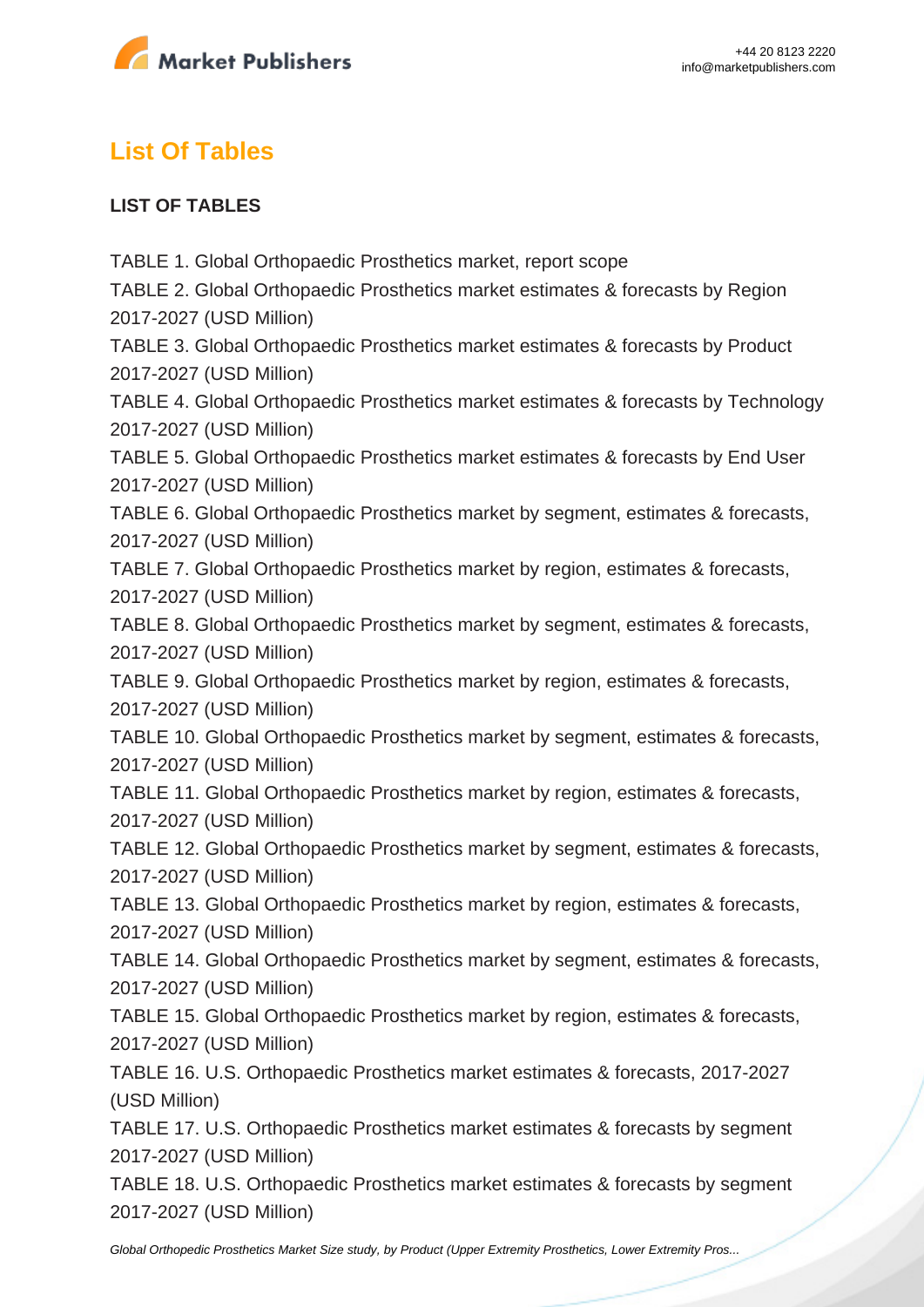

TABLE 19. Canada Orthopaedic Prosthetics market estimates & forecasts, 2017-2027 (USD Million)

TABLE 20. Canada Orthopaedic Prosthetics market estimates & forecasts by segment 2017-2027 (USD Million)

TABLE 21. Canada Orthopaedic Prosthetics market estimates & forecasts by segment 2017-2027 (USD Million)

TABLE 22. UK Orthopaedic Prosthetics market estimates & forecasts, 2017-2027 (USD Million)

TABLE 23. UK Orthopaedic Prosthetics market estimates & forecasts by segment 2017-2027 (USD Million)

TABLE 24. UK Orthopaedic Prosthetics market estimates & forecasts by segment 2017-2027 (USD Million)

TABLE 25. Germany Orthopaedic Prosthetics market estimates & forecasts, 2017-2027 (USD Million)

TABLE 26. Germany Orthopaedic Prosthetics market estimates & forecasts by segment 2017-2027 (USD Million)

TABLE 27. Germany Orthopaedic Prosthetics market estimates & forecasts by segment 2017-2027 (USD Million)

TABLE 28. RoE Orthopaedic Prosthetics market estimates & forecasts, 2017-2027 (USD Million)

TABLE 29. RoE Orthopaedic Prosthetics market estimates & forecasts by segment 2017-2027 (USD Million)

TABLE 30. RoE Orthopaedic Prosthetics market estimates & forecasts by segment 2017-2027 (USD Million)

TABLE 31. China Orthopaedic Prosthetics market estimates & forecasts, 2017-2027 (USD Million)

TABLE 32. China Orthopaedic Prosthetics market estimates & forecasts by segment 2017-2027 (USD Million)

TABLE 33. China Orthopaedic Prosthetics market estimates & forecasts by segment 2017-2027 (USD Million)

TABLE 34. India Orthopaedic Prosthetics market estimates & forecasts, 2017-2027 (USD Million)

TABLE 35. India Orthopaedic Prosthetics market estimates & forecasts by segment 2017-2027 (USD Million)

TABLE 36. India Orthopaedic Prosthetics market estimates & forecasts by segment 2017-2027 (USD Million)

TABLE 37. Japan Orthopaedic Prosthetics market estimates & forecasts, 2017-2027 (USD Million)

TABLE 38. Japan Orthopaedic Prosthetics market estimates & forecasts by segment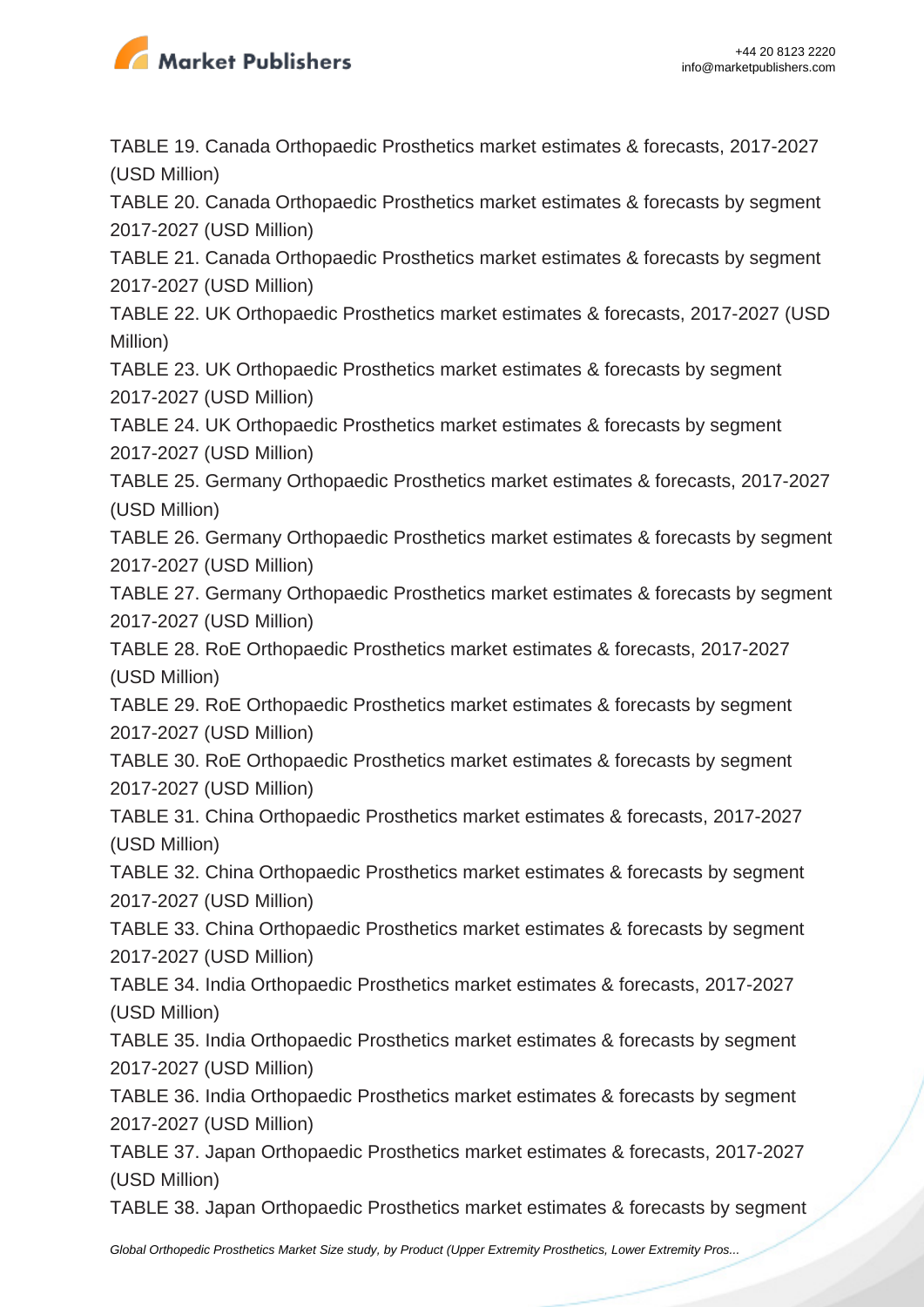

2017-2027 (USD Million)

TABLE 39. Japan Orthopaedic Prosthetics market estimates & forecasts by segment 2017-2027 (USD Million)

TABLE 40. RoAPAC Orthopaedic Prosthetics market estimates & forecasts, 2017-2027 (USD Million)

TABLE 41. RoAPAC Orthopaedic Prosthetics market estimates & forecasts by segment 2017-2027 (USD Million)

TABLE 42. RoAPAC Orthopaedic Prosthetics market estimates & forecasts by segment 2017-2027 (USD Million)

TABLE 43. Brazil Orthopaedic Prosthetics market estimates & forecasts, 2017-2027 (USD Million)

TABLE 44. Brazil Orthopaedic Prosthetics market estimates & forecasts by segment 2017-2027 (USD Million)

TABLE 45. Brazil Orthopaedic Prosthetics market estimates & forecasts by segment 2017-2027 (USD Million)

TABLE 46. Mexico Orthopaedic Prosthetics market estimates & forecasts, 2017-2027 (USD Million)

TABLE 47. Mexico Orthopaedic Prosthetics market estimates & forecasts by segment 2017-2027 (USD Million)

TABLE 48. Mexico Orthopaedic Prosthetics market estimates & forecasts by segment 2017-2027 (USD Million)

TABLE 49. RoLA Orthopaedic Prosthetics market estimates & forecasts, 2017-2027 (USD Million)

TABLE 50. RoLA Orthopaedic Prosthetics market estimates & forecasts by segment 2017-2027 (USD Million)

TABLE 51. RoLA Orthopaedic Prosthetics market estimates & forecasts by segment 2017-2027 (USD Million)

TABLE 52. Row Orthopaedic Prosthetics market estimates & forecasts, 2017-2027 (USD Million)

TABLE 53. Row Orthopaedic Prosthetics market estimates & forecasts by segment 2017-2027 (USD Million)

TABLE 54. Row Orthopaedic Prosthetics market estimates & forecasts by segment 2017-2027 (USD Million)

TABLE 55. List of secondary sources, used in the study of global Orthopaedic Prosthetics market

TABLE 56. List of primary sources, used in the study of global Orthopaedic Prosthetics market

TABLE 57. Years considered for the study

TABLE 58. Exchange rates considered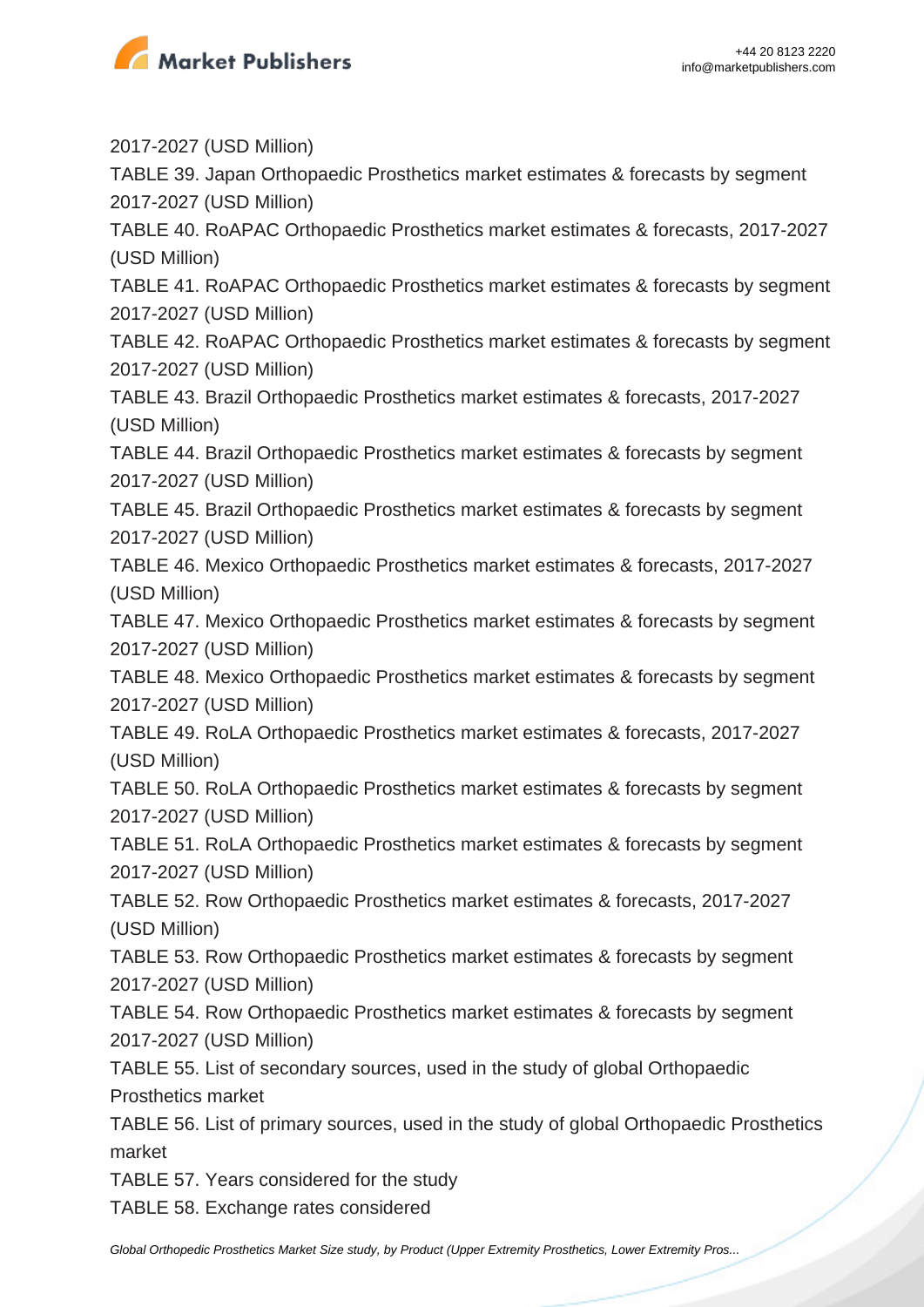

[Global Orthopedic Prosthetics Market Size study, by Product \(Upper Extremity Prosthetics, Lower Extremity Pros...](https://marketpublishers.com/report/medical_devices/orthopedic/global-orthopedic-prosthetics-market-forecasts-2020-2027.html)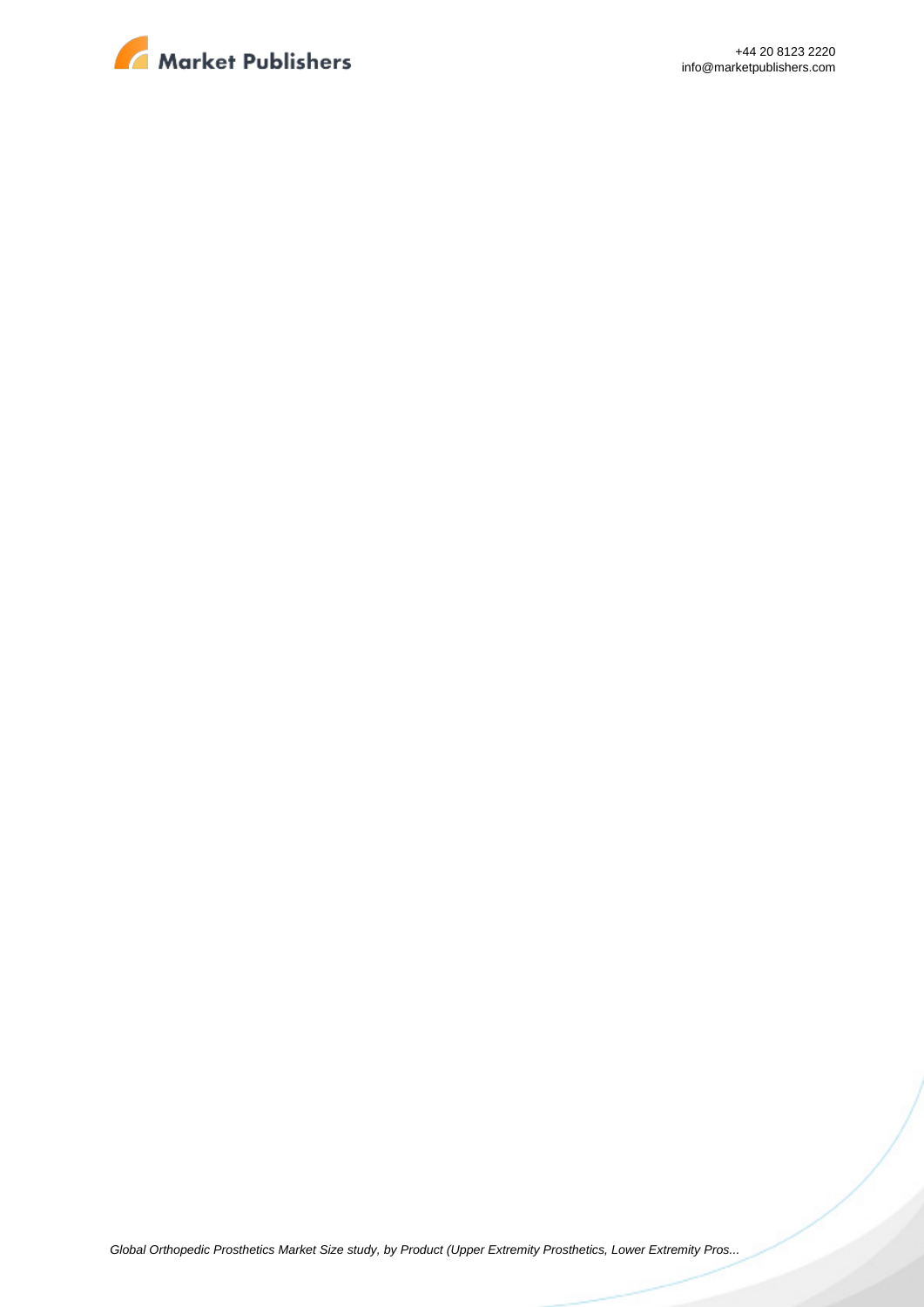

# **List Of Figures**

#### **LIST OF FIGURES**

FIG 1. Global Orthopaedic Prosthetics market, research methodology FIG 2. Global Orthopaedic Prosthetics market, market estimation techniques FIG 3. Global market size estimates & forecast methods FIG 4. Global Orthopaedic Prosthetics market, key trends 2019 FIG 5. Global Orthopaedic Prosthetics market, growth prospects 2020-2027 FIG 6. Global Orthopaedic Prosthetics market, porters 5 force model FIG 7. Global Orthopaedic Prosthetics market, pest analysis FIG 8. Global Orthopaedic Prosthetics market, value chain analysis FIG 9. Global Orthopaedic Prosthetics market by segment, 2017 & 2027 (USD Million) FIG 10. Global Orthopaedic Prosthetics market by segment, 2017 & 2027 (USD Million) FIG 11. Global Orthopaedic Prosthetics market by segment, 2017 & 2027 (USD Million) FIG 12. Global Orthopaedic Prosthetics market by segment, 2017 & 2027 (USD Million) FIG 13. Global Orthopaedic Prosthetics market by segment, 2017 & 2027 (USD Million) FIG 14. Global Orthopaedic Prosthetics market, regional snapshot 2017 & 2027 FIG 15. North America Orthopaedic Prosthetics market 2017 & 2027 (USD Million) FIG 16. Europe Orthopaedic Prosthetics market 2017 & 2027 (USD Million) FIG 17. Asia pacific Orthopaedic Prosthetics market 2017 & 2027 (USD Million) FIG 18. Latin America Orthopaedic Prosthetics market 2017 & 2027 (USD Million) FIG 19. Global Orthopaedic Prosthetics market, company market share analysis (2019)

#### **COMPANIES MENTIONED**

**Ossur** Johnson & Johnson B. Braun Melsungen AG Smith & Nephew plc Zimmer Holdings Inc. Hanger Inc Fillauer LLC Blatchford Ltd. The Ohio Willow Wood Co. Otto Bock Healthcare GmBH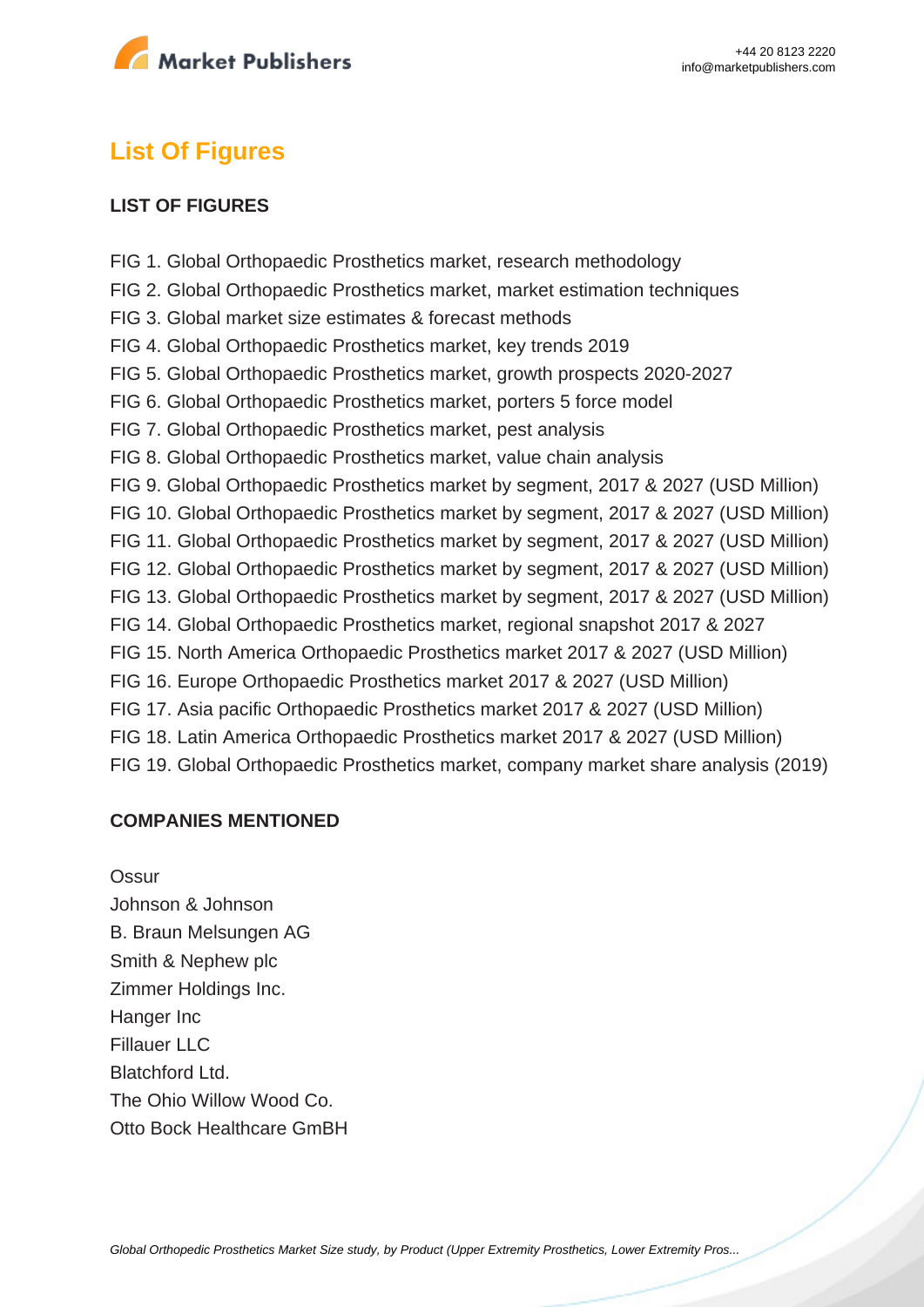

## I would like to order

Product name: Global Orthopedic Prosthetics Market Size study, by Product (Upper Extremity Prosthetics, Lower Extremity Prosthetics, Liners, Sockets, Modular Components) by Technology (Conventional, Electric Powered, Hybrid Orthopedic Prosthetics) by End User (Hospitals, Prosthetic Clinics, Rehabilitation Center, Others) and Regional Forecasts 2020-2027

Product link: [https://marketpublishers.com/r/GC089B023B68EN.html](https://marketpublishers.com/report/medical_devices/orthopedic/global-orthopedic-prosthetics-market-forecasts-2020-2027.html)

Price: US\$ 4,950.00 (Single User License / Electronic Delivery) If you want to order Corporate License or Hard Copy, please, contact our Customer Service: [info@marketpublishers.com](mailto:info@marketpublishers.com)

# Payment

To pay by Credit Card (Visa, MasterCard, American Express, PayPal), please, click button on product page [https://marketpublishers.com/r/GC089B023B68EN.html](https://marketpublishers.com/report/medical_devices/orthopedic/global-orthopedic-prosthetics-market-forecasts-2020-2027.html)

# To pay by Wire Transfer, please, fill in your contact details in the form below:

First name: Last name: Email: Company: Address: City: Zip code: Country: Tel: Fax: Your message:

\*\*All fields are required

Custumer signature \_\_\_\_\_\_\_\_\_\_\_\_\_\_\_\_\_\_\_\_\_\_\_\_\_\_\_\_\_\_\_\_\_\_\_\_\_\_\_

Please, note that by ordering from marketpublishers.com you are agreeing to our Terms & Conditions at<https://marketpublishers.com/docs/terms.html>